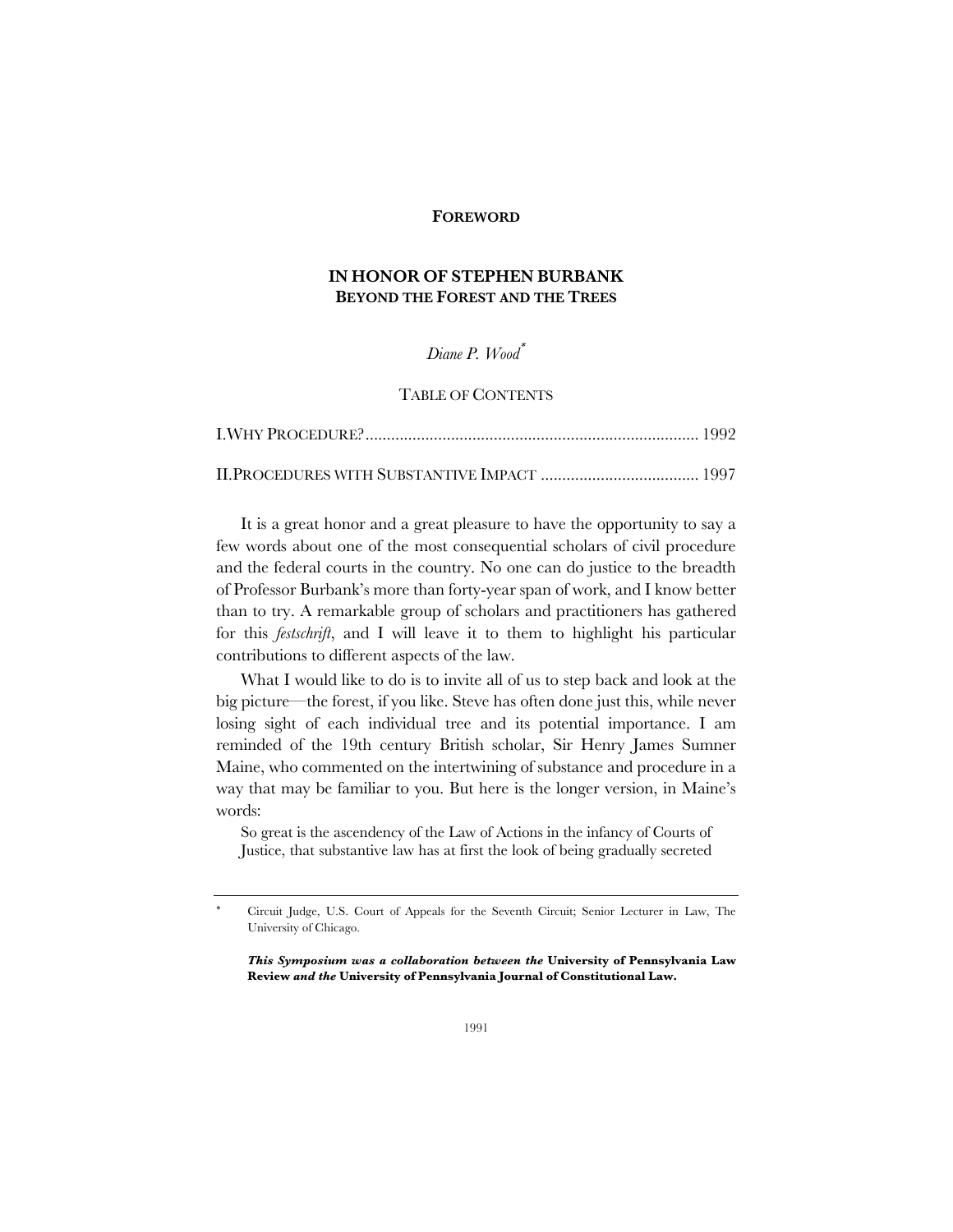in the interstices of procedure; and the early lawyer can only see the law through the envelope of its technical forms.1

My only quarrel with that sentiment is that this interdependence of substance and procedure is not confined to the medieval Royal Courts, and it is not just "early lawyers" who view law through the "envelope of its technical forms." For better or for worse, the insight still holds, though today the point has been made in a different way, by Professors Burbank and Tobias Wolff: "in 'procedure' lurks power to alter or mask substantive results."2

#### I. WHY PROCEDURE?

Compelling as that proposition is, it is not one that is immediately obvious to newcomers to the law, or maybe even some old hands. Why, after all, would anyone want to study court procedure? Who goes to law school dreaming of becoming the leading guru on Federal Rule of Civil Procedure 23, or who fantasizes about picking apart the intricacies of different kinds of dismissals governed by Rule 41? And *who* thought he or she would stay up late at night trying to decide what a "short and plain statement of the claim," as described in Rule 8, really is? No one I know. And there are plenty of lawyers today who still don't see the thrill in procedure, though I suspect that they have not read anything that Professor Burbank has written.

Grander notions of constitutional law dominate the thinking of most law students: What does it mean to assure equal protection of the law? How effective is that constitutional guarantee (and for whom)? Is the right to freedom of speech endless, or does it bump into some limits ("fire" in a crowded theater, defamation, or tweets about unfounded conspiracy theories, perhaps)? Is the fact that the death penalty was widely used in 1791 enough conclusively to settle the debate on whether it is *now* one of those "cruel and unusual" punishments banned by the Eighth Amendment, and if not, why? Why are some parts of the Constitution effectively unenforceable through the courts—such as Article IV, section 4's command to the United States to "guarantee to every State in this Union, a Republican Form of

<sup>1</sup> HENRY SUMNER MAINE, DISSERTATIONS ON EARLY LAW AND CUSTOM 389 (London, John Murray 1883).

<sup>2</sup> *See* Stephen B. Burbank and Tobias Barrington Wolff, *Redeeming the Missed Opportunities of* Shady Grove, 159 U. PA. L. REV. 17, 30 (2010).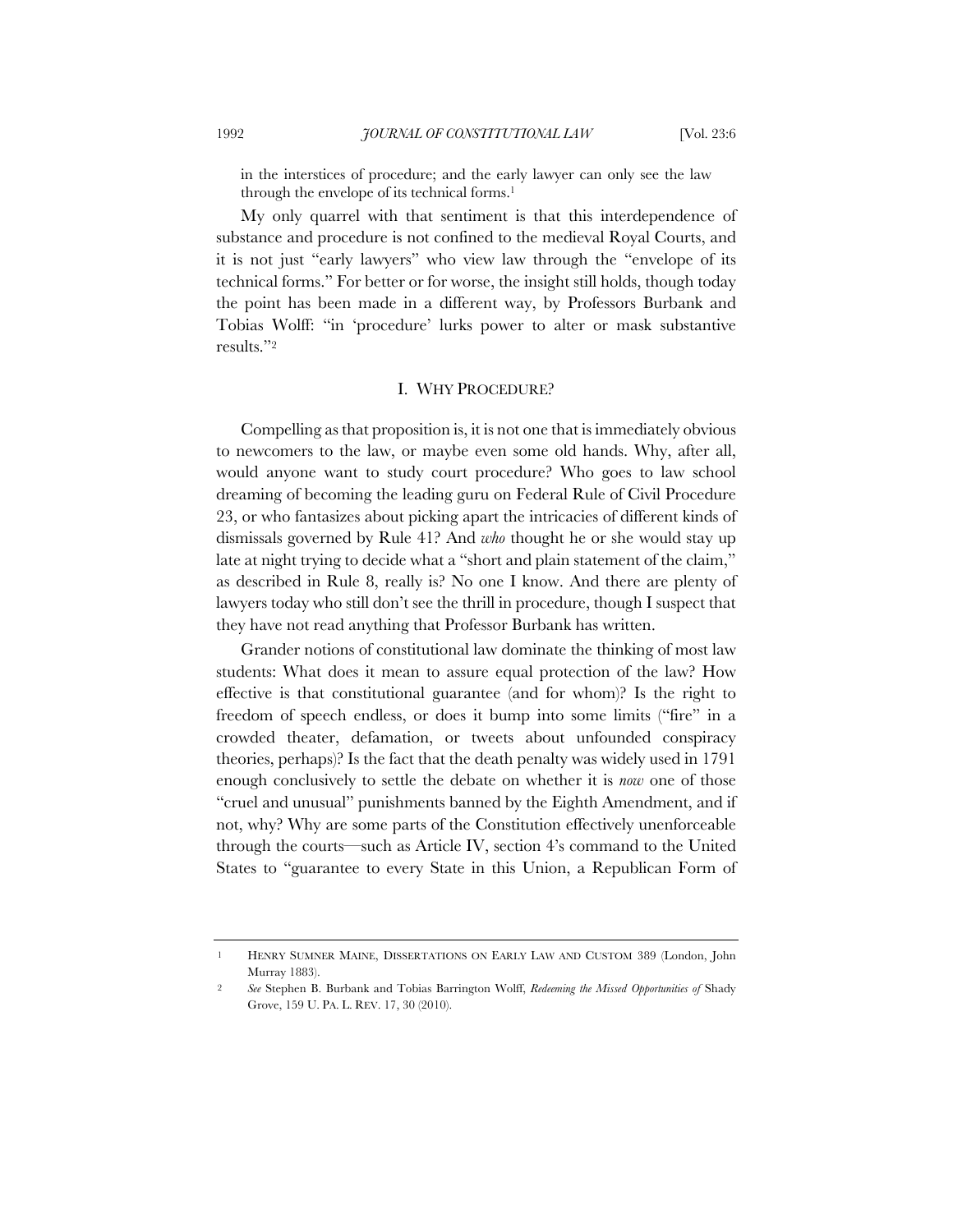## December 2021] **FOREWORD** 1993

Government"? Perhaps recent events will inspire a rethinking of the decision to understand that last one as non-justiciable—we shall see.

Or take statutes. Would you rather explore the Sherman Act (a particular favorite of mine), or the Voting Rights Act of 1965, or the Clean Air Act, or the Endangered Species Act, or would you prefer to lose yourself in the Hydra-headed monster known as discovery of electronically stored information? Did the Rules Enabling Act ever inspire anything like the famous cartoon illustrating the overweening influence the big "trusts" had in Congress (showing huge fat representatives of each of the trusts, looming over small and cowering Senators)?3 Not that I know of.



What, then, is the allure of such civil procedure staples as the Rules of Decision Act<sup>4</sup> and the Rules Enabling Act<sup>52</sup>. I have always thought that a non-lawyer, or indeed anyone but a civil procedure buff, would regard the Rules of Decision Act as a tautology: "The laws of the several states, except where [federal law] otherwise provide[s], shall be regarded as rules of decision in civil actions in the courts of the United States, *in cases where they apply*."6 Which cases would those be? The statute is now, and always has been, silent about that critical point. That is regrettable for a country that

<sup>3</sup> Joseph Keppler, *The Bosses of the Senate*, PUCK, Jan. 23, 1889, at 362.

<sup>4</sup> 28 U.S.C. § 1652 (2018).

<sup>5</sup> *Id.* §§ 2071–2077*.*

<sup>6</sup> *Id.* § 1652 (emphasis added).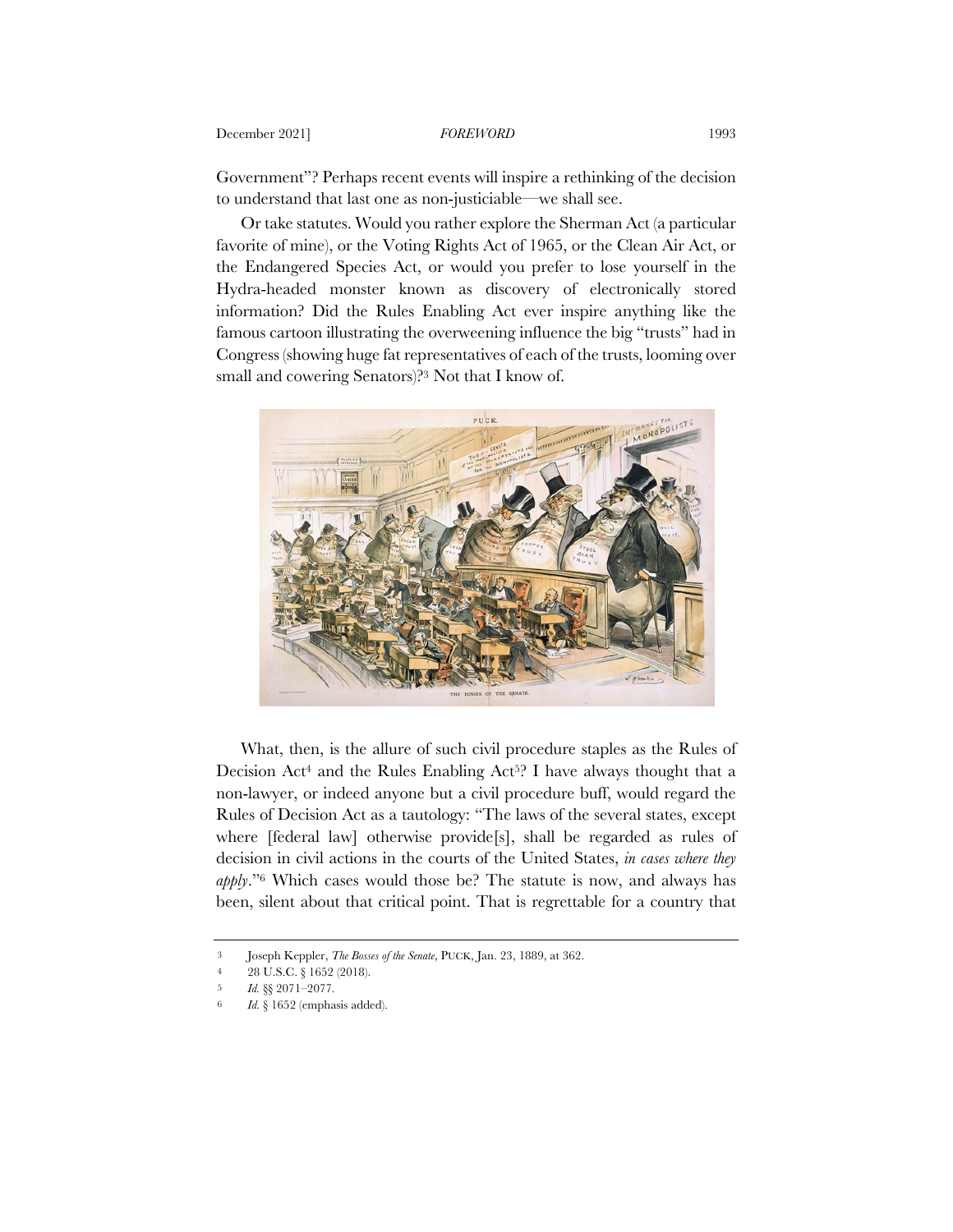decided immediately to have two parallel sets of courts—state and federal with largely overlapping subject-matter jurisdiction.

And, as Professor Burbank has pointed out more than once, the Rules Enabling Act also has its Delphic qualities. After stating that the Supreme Court "shall have the power"7 to prescribe rules for cases in the lower courts—thereby bypassing the question whether it had that power all along, or if it had only those powers conferred by Congress—the Rules of Decision Act says that "[s]uch rules shall not abridge, enlarge or modify any substantive right."8 It is difficult to take that language literally, as our experience with the "outcome-determinative" approach of *Guaranty Trust v. York*illustrated so well.9 Every procedural rule has the potential of "abridging, enlarging, or modifying" a substantive right. And that fact hints at the answer to the question with which we started: why procedure?

Disputes will arise, no matter the size of the society. And for millennia, people have tried to establish peaceful methods of dispute resolution. The Code of Hammurabi (the best-known of the cuneiform group) dates from approximately B.C.E. 1,750.10 And Codes existed even before that: around 2,400 B.C.E., there is evidence of a Code of Urukagina, named for a man who was king in some city-states of ancient Mesopotamia.11 Laws are also referred to in cuneiform scripts in a number of ancient kingdoms—for example, Sumeria, Babylon, Assyria—dating back to the period between 2,800 and 1,200 B.C.E.12 In ancient Ur, one finds the Code of Ur-namma dating from around 2,100 B.C.E; it is the earliest extant legal text and can be seen today in Istanbul at the Archeological Museums.13

Fast forward about 4,000 years, and we come to the formative years of what became the United States. From those early civilizations forward, it had been clear that a society needs to do more than simply enact laws. It has to have a way of enforcing them. And the English tradition inherited by the

<sup>7</sup> *Id.* § 2072(a).

<sup>8</sup> *Id.* § 2072(b).

<sup>9</sup> 326 U.S. 99 (1945). *See* Hanna v. Plumer, 380 U.S. 460, 466–67 (1965) ("'Outcome-determination' analysis was never intended to serve as a talisman." (citing Byrd v. Blue Ridge Coop., 356 U.S. 525, 537 (1958))); *see also* Diane P. Wood, *Back to the Basics of Erie*, 18 LEWIS & CLARK L. REV. 673, 682– 87 (2014).

<sup>10</sup> *See* Raymond Westbrook, *The Character of Ancient Near Eastern Law*, *in* 1 A HISTORY OF ANCIENT NEAR EASTERN LAW 1, 8 (Raymond Westbrook ed., 2003).

<sup>11</sup> *See* Clause Wilke, *Mesopotamia: Early Dynastic and Sargonic Periods*, *in* 1 A HISTORY OF ANCIENT NEAR EASTERN LAW, *supra* note 10, at 141–43.

<sup>12</sup> *See* Westbrook, *supra* note 10, at 8–10.

<sup>13</sup> *Id.* at 8; *see also* Samuel Noah Kramer, *The Oldest Laws*, 188 SCIENTIFIC AM. 26, 26 (1953).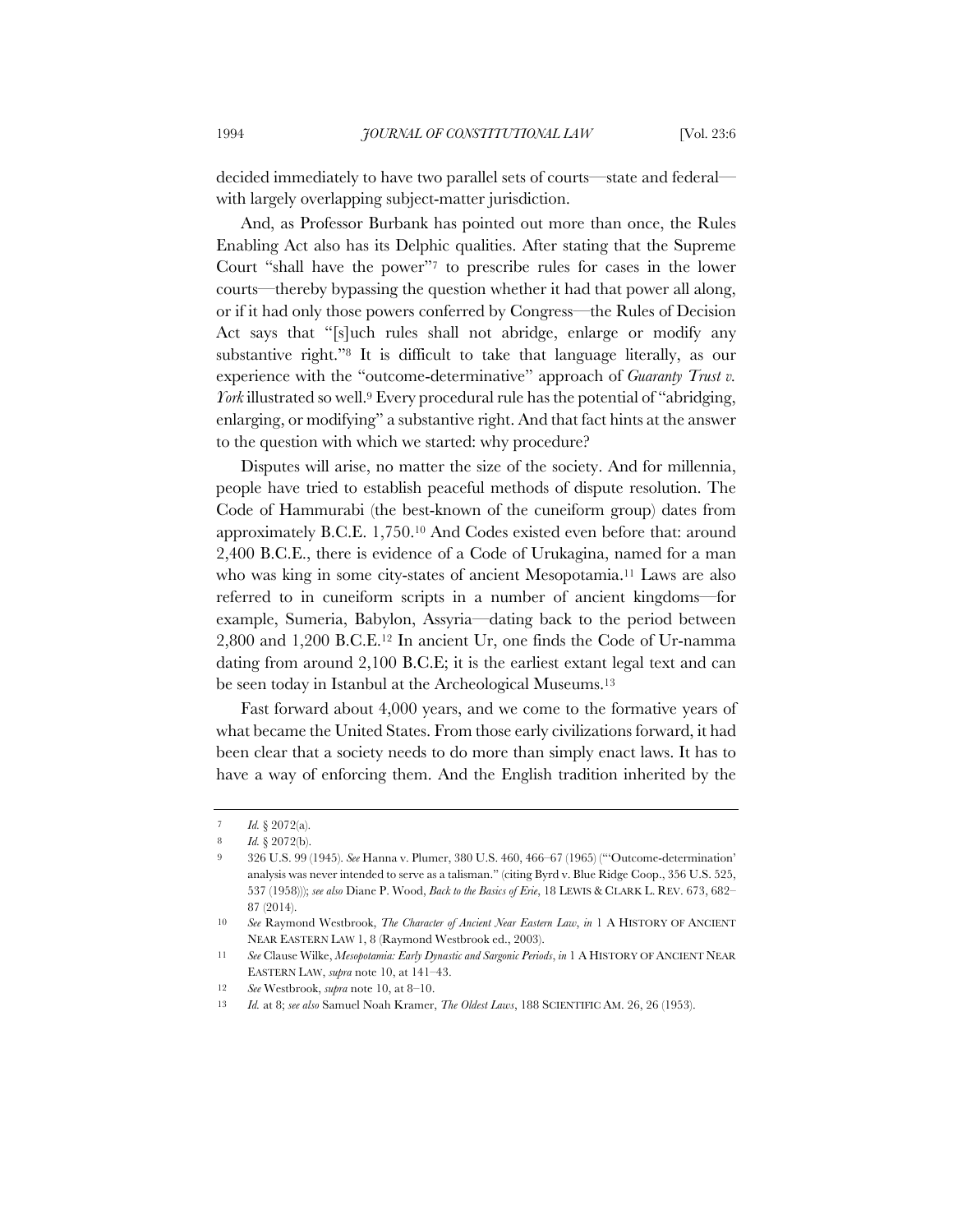#### **December 2021]** *FOREWORD* 1995

colonists had such a system: the common law courts and the courts of equity. Roman law and its offshoots were the other major alternative in Europe at the time; but, setting to one side the compelling scholarship of Richard Helmholz (showing how the canon law influenced the common law, and how the canon law itself was related to Roman law),<sup>14</sup> the colonies for the most part paid Roman law little heed.

Instead, the colonies modeled their courts on the local and royal courts they had known in England. But entry to the royal courts, and later the colonial courts, was strictly regulated. A layperson could not just go to the king's court and complain that his neighbor was trespassing on his land; or that he was promised a young horse but the seller delivered an old, brokendown nag; or that his taxes were too high. Only a trained lawyer would have the necessary command of Latin for the "writs" describing the type of case and indicating which court should hear it; and only a trained lawyer was competent in the clumsy "law French" that was spoken in English courts until just after the Restoration in 1688.<sup>15</sup> In short, in order to bring substantive rights to life, or to obtain effective redress from either another private party or the State, a mastery of court procedure was essential.

In that respect, nothing has changed up to the present day. Tribunals of all kinds—federal courts, state courts, arbitral tribunals—need certain basic information before they can move ahead with a grievance that has been laid on their doorstep (usually electronically, these days). The initial paper the court receives—call it a complaint—must serve a few critical functions: (1) it has to tell the court and the other party what the case is about from a factual standpoint; (2) it has to explain why the plaintiff chose *this* court as opposed to another, and justify that choice; and (3) it has to let the court know what kind of remedy the plaintiff is seeking. How easy or hard it is to make that

<sup>14</sup> *See generally* RICHARD H. HELMHOLZ, CANON LAW AND THE LAW OF ENGLAND (1987); RICHARD H. HELMHOLZ, CANON LAW AND ENGLISH COMMON LAW (1983).

<sup>15</sup> The Concise Oxford Companion to the English Language has a fascinating list of words showing that law French never really left the legal profession: Many archaic French usages continue in the legal usage of England, such as: *amerce*, *implead*, *malfeasance*, *tort*. French word order is preserved in *attorney general*, *court martial*, *fee simple*, *malice aforethought*. The names of most legal roles in English are French in origin, such as: *attorney*, *bailiff*,

*coroner*, *judge*, *jury*, *plaintiff*. The same is the case with the names of many crimes (such as: *arson*, *felony*, *libel*, *perjury*, *slander*, *trespass*) and of legal actions, processes, and institutions (such as *bail*, *bill*, *decree*, *evidence*, *fine*, *forfeit*, *gaol/jail*, *penalty*, *pillory*, *plea*, *prison*, *punishment*, *ransom*, *sentence*, *suit*, *summons*, *verdict*). Tom McArthur, *Law French*, CONCISE OXFORD COMPANION TO THE ENGLISH LANGUAGE (June 11, 2018), https://www.encyclopedia.com/social-sciences-and-law/law/law/law-french [https://perma. cc/9ZHS-A5XA].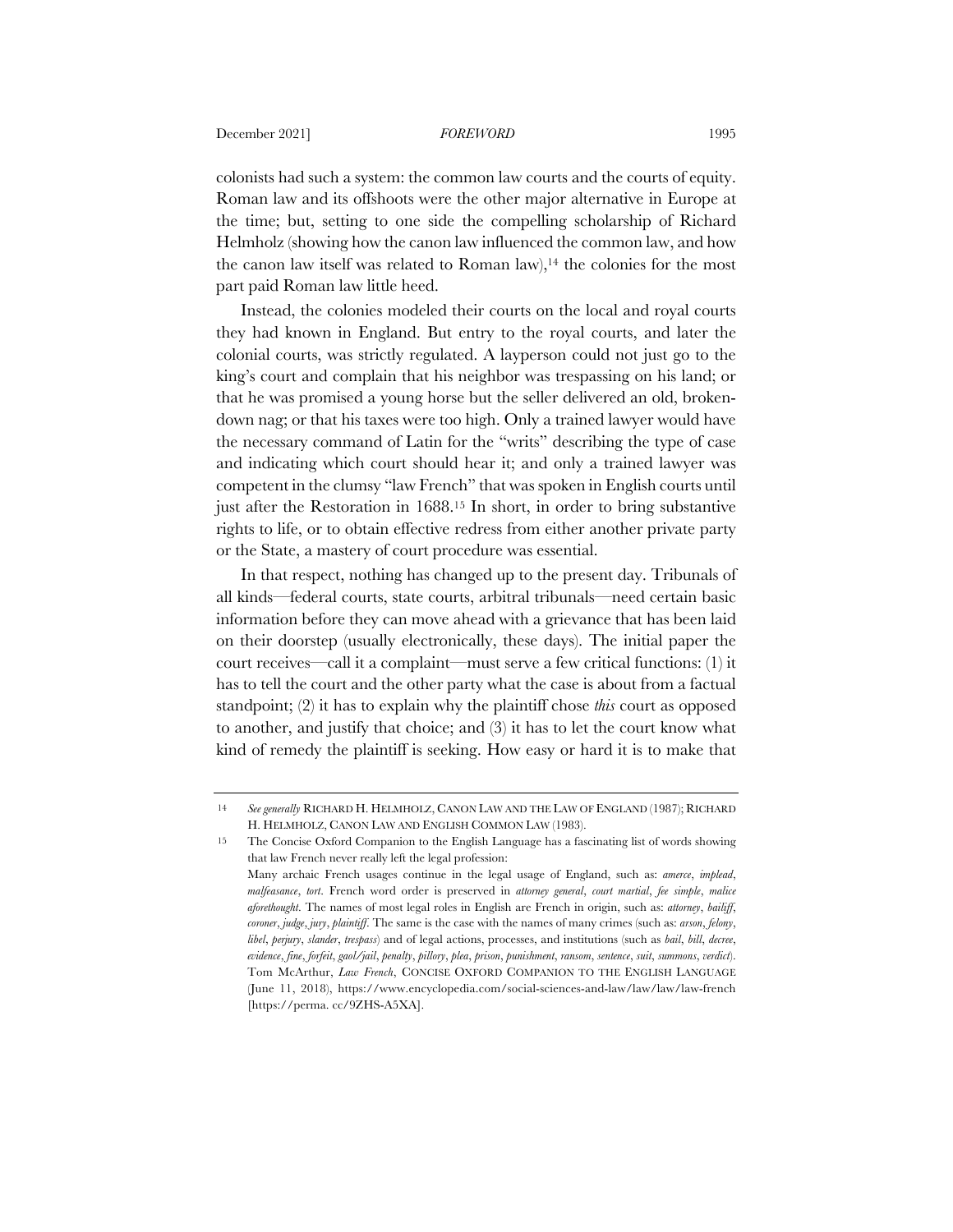initial showing will determine how secure the status quo is. If the plaintiff cannot get through the door, then the status quo will remain unchanged, and whatever losses or wrongs might have taken place will stay where they lie. That is true in a federal court whether the reason the plaintiff is turned away stems from her inability to satisfy the criteria of Article III (that is, considerations such as standing, ripeness, and mootness), or if (in a diversity case) she cannot satisfy the amount in controversy imposed by statute,16 or if she fails to furnish enough detail in her complaint, or if her complaint is so prolix that the court cannot make heads or tails out of it. All of those barriers, it bears underscoring, are procedural in nature.

And that is just the beginning of the procedural hurdles that a litigant must clear. The federal courts have embraced judicial management,<sup>17</sup> and so cases are scripted from cradle to grave. If the litigant wants to obtain information relevant to the claims or defenses in the case, he or she must turn to the discovery rules.18 Those rules dictate both the ways in which information may be sought and the interactions among the judge, the other party (and its lawyers), and one's own lawyer. Other rules dictate preparation for pre-trial conferences.19 There are rules of evidence that govern both the pre-trial and trial stages, and there are rules for post-trial motions.20 If the litigant is among the 30% or so of parties in the district court who are unrepresented, $21$  the system is strained to the limit. A thousand and one procedural missteps are not only possible, but common. Often those missteps are prejudicial, and they are sometimes fatal. This is so even though the Supreme Court has instructed the lower courts to take it easy on *pro se* litigants, if possible.22 Naturally, courts are not authorized to relieve *pro se* 

<sup>16</sup> 28 U.S.C. § 1332(a) (2018).

<sup>17</sup> *See generally* Judith Resnik, *Managerial Judges*, 96 HARV. L. REV. 374 (1982).

<sup>18</sup> *See* FED. R. CIV. P. 26–37.

<sup>19</sup> *See* FED. R. CIV. P. 16.

<sup>20</sup> *See* FED. R. CIV. P. 50, 59–60.

<sup>21</sup> *See* Mark D. Gough and Emily S. Taylor Poppe, *(Un)changing Rates of Pro Se Litigation in Federal Court*, 45 LAW & SOC.INQUIRY 567, 574 (2020). The numbers are even worse at the court of appeals level: at the Seventh Circuit, something in the neighborhood of 60% of litigants are unrepresented. *See IDB Appeals 2008–present*, FED. JUD. CTR. (June 30, 2021), https://www.fjc.gov/research/idb/interactive/21/IDB-appeals-since-2008 [https://perma.cc/2YYQ-5254].

<sup>22</sup> *See* Estelle v. Gamble, 429 U.S. 97, 106 (1976) ("The handwritten *pro se* document is to be liberally construed."); Haines v. Kerner, 404 U.S. 519, 520 (1972) (holding a pro se complaint to "less stringent standards than formal pleadings drafted by lawyers").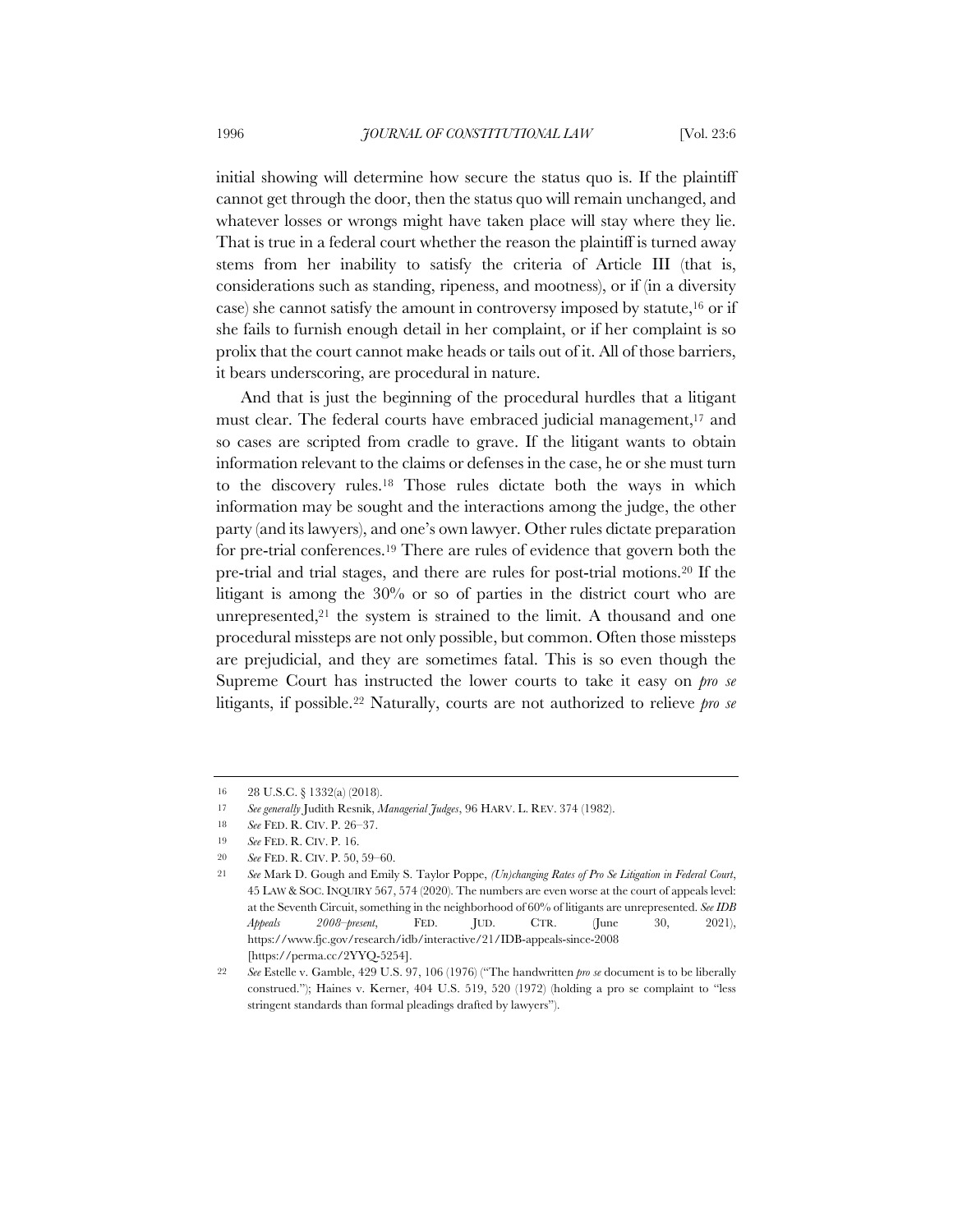parties from statutory deadlines and mandatory rules, but there is plenty of play in the joints that can be used to accommodate the non-lawyer.

So again, why procedure? The answer should be plain: if you believe in the Rule of Law; if you like to get things done; if you are committed to a government that treats all the people subject to its jurisdiction in an evenhanded manner; and if you appreciate both the complexities and challenges of the federal system that we have, then procedure is for you. It is the skeleton that supports all the rest of our laws. It is our procedural system that reifies the substantive rules that regulate primary conduct. It makes those rules come alive, or it consigns them to a corner. Indeed, once you finish reading Professor Burbank's work, you are likely to reject the idea that one can sensibly separate procedure from substance. Think of a bedsheet: without both the warp (the threads that run lengthwise) and the woof (the threads that run horizontally) all you would have is a gigantic bundle of thread. Only when the two are woven together does one end up with a sheet. Our legal system is the same: while it is possible for some purposes to distinguish between procedure and substance, we have nothing until they are properly put together.

### II. PROCEDURES WITH SUBSTANTIVE IMPACT

Some concrete examples of procedures with particularly notable substantive effects will drive this point home. Let's return to the language of the Rules Enabling Act. Recall that it allows the Supreme Court to prescribe "general rules of practice and procedure,"23 provided that those rules do not "abridge, enlarge, or modify any substantive right."24 It turns out that this is an impossible task if those general rules of procedure, which are intended to be transsubstantive in their operation, are to do any more than prescribe the font in which a brief must be written, or dictate where on the page the number should appear. And this problem exists no matter what the source of law on which the claim rests may be—federal, state, tribal, statutory, or common law.

Examples of this abound, but we might as well begin at the beginning, with the complaint. Since 1938, federal complaints have been governed by Federal Rule of Civil Procedure 8. Before that time, however, federal courts were

<sup>23</sup> 28 U.S.C. § 2072(a).

<sup>24</sup> *Id.* § 2072(b).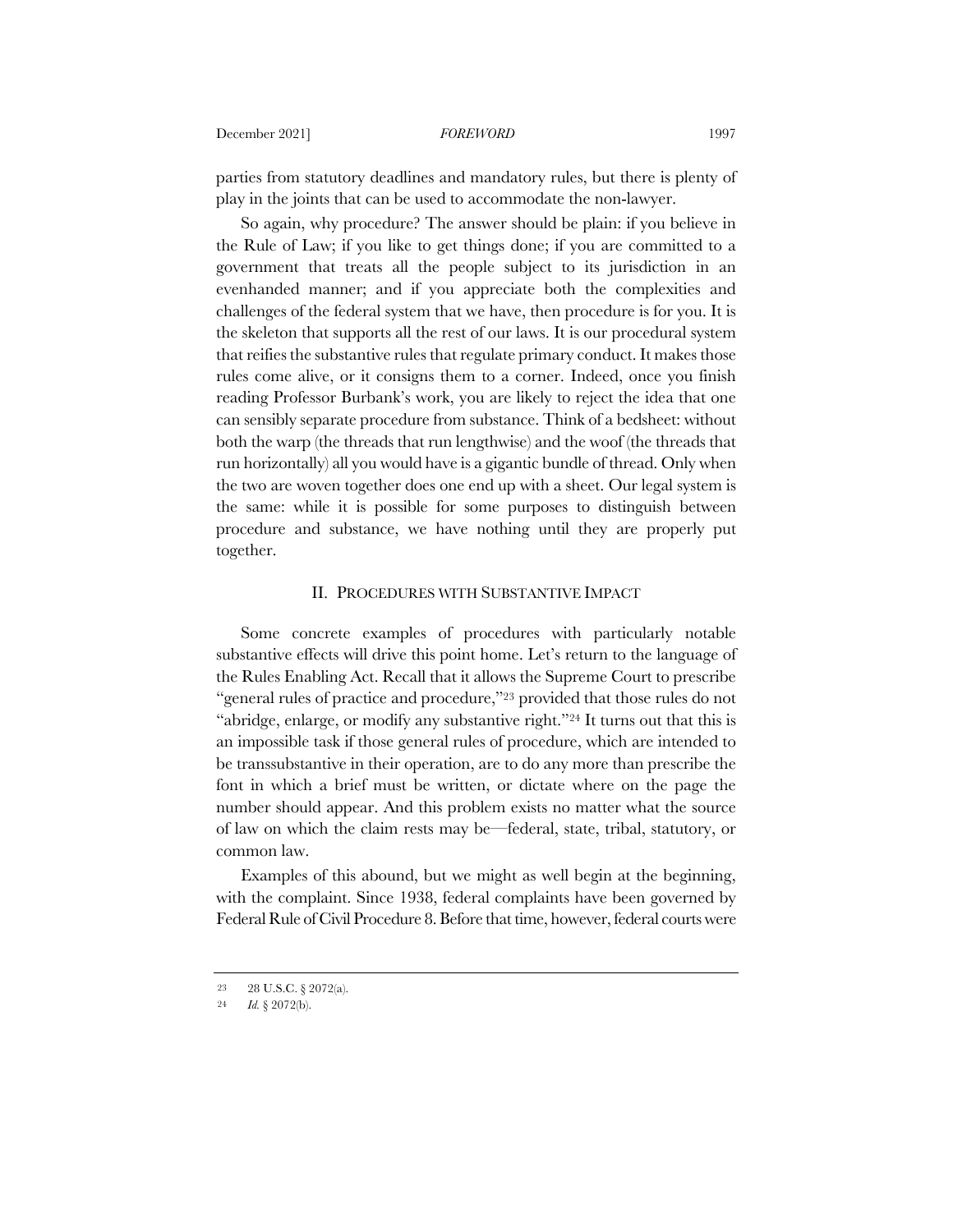instructed to follow the procedural rules of the states,25 and the states built on their English antecedents. Before significant reforms on both sides of the Atlantic in the 19th century, whenever someone wanted to initiate a case, the would-be litigant had to find the correct writ (the correct Form of Action) and assert exactly what that writ required. If the lawyer picked a writ of debt or detinue, but the court thought that the claims sounded in trespass, the case was lost.

In time this was thought to be unduly harsh. In 1848, New York introduced the Field Code, which, while not a resounding success, at least meant well. It required a complaint to contain some identifying information, and then "[a] statement of the facts constituting the cause of action, in ordinary and concise language, without repetition, and in such a manner as to enable a person of common understanding to know what is intended," and finally, a demand for relief.26 Unfortunately, no one could figure out exactly how much needed to be provided in order fully to describe the cause of action, and so people erred on the side of detail. That dashed hopes for brevity and simplicity, even though the code system was still enough better than the old forms of action that more than twenty states eventually adopted variants of it.27

The Federal Rules of Civil Procedure tried to solve the problem of prolixity by adopting a system of *notice* pleading, in place of a system that demanded that the entire "cause of action" (whatever that was) be pleaded. Thus, we have Rule 8, which requires only three things: (1) a statement of the grounds for the court's jurisdiction, (2) "a short and plain statement of the claim showing that the pleader is entitled to relief," and (3) a demand for relief.28 The language has remained largely unchanged since it was written (with the exception of some stylistic tweaks in 2007). The drafters of the original rules illustrated just how simple they expected pleading to be in the Forms (since abrogated) that they appended to the rules.29 Bare-bones does not begin to describe some of those Forms.

<sup>25</sup> Conformity Act, ch. 255, § 5, 17 Stat. 196, 197 (1872) (requiring that "the practice, pleadings and forms and modes of proceeding . . . in the circuit and district courts . . . shall conform, as near as may be" to those of "the courts of record of the State within which such circuit or district courts are held").

<sup>26</sup> Act of Apr. 12, 1848, ch. 379, § 120, 1848 N.Y. Laws 497, 521.

<sup>27</sup> *See* Robert G. Bone, *Mapping the Boundaries of a Dispute: Conceptions of Ideal Lawsuit Structure from the Field Code to the Federal Rules*, 89 COLUM. L. REV. 1, 10 n.14 (1989).

<sup>28</sup> FED. R. CIV. P. 8.

<sup>29</sup> *See* FED. R. CIV. P. 84 advisory committee's note to 2015 amendment; *Federal Rules of Civil Procedure with Forms*, U.S. COURTS 100–35 (Dec. 1, 2014), https://www.uscourts.gov/sites/ default/files/ Rules%20of%20Civil%20Procedure. [https://perma.cc/78GG-EPBH].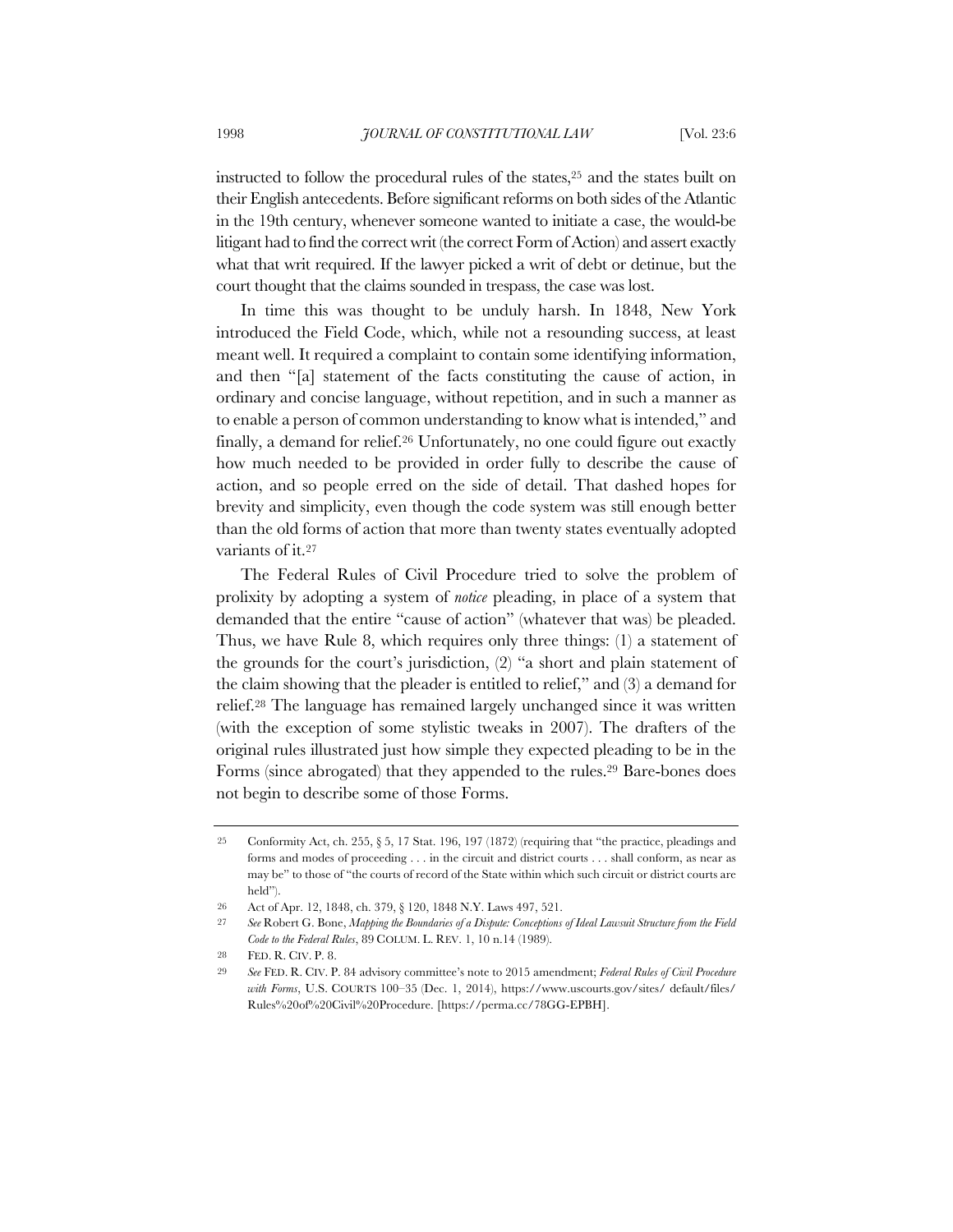Is Rule 8 a procedural rule? Sure–it deals with the content of the papers that must be filed with the court to initiate a lawsuit. Is it, as the Rules Enabling Act puts it, capable of "abridg[ing], enlarg[ing], or modifying" any substantive rights? Sure–as compared with the common-law system or the code system, it enlarges a party's ability to lodge a case in court and have her dispute resolved. A plaintiff has only to alert the defendant to the nature of the dispute, with enough detail to permit the defendant to respond. Gone, the drafters of Rule 8 hoped, would be the days of exhaustively digging up every pertinent fact (lest one be missed); gone would be the risk of losing a case because a critical fact was exclusively in the possession of the adverse party. The advent of Rule 8 thus meant that certain substantive rights were moved from the category of "theoretical but non-cognizable in court" to "sufficient to move forward."

Rule 8 also illustrates another point that has been at the center of Professor Burbank's scholarship: that these Janus-like rules, with one procedural face and one substantive face, come from various sources. The Field Code's rules about pleading came directly from the New York State Legislature. Some federal pleading rules—notably those that govern private securities litigation, for instance<sup>30—</sup>come directly from statutes passed by Congress. On a grander scale, the Federal Rules of Evidence as a whole were initially enacted by Congress,<sup>31</sup> even though they are now handled through the general rule-making process.32 The Federal Rules of Civil Procedure, along with the Criminal, Appellate, Bankruptcy, and Evidence Rules, usually are adopted only after an exhaustive study by the relevant Advisory Committee, which sends them to the Standing Committee on Rules of Practice and Procedure. They next come before the Judicial Conference of the United States, which recommends them to the Supreme Court. The Supreme Court transmits the rules it wishes to enact to Congress by May 1; the rule or rules finally take effect on December 1, unless Congress chooses otherwise.33 Finally, as Professor Burbank repeatedly has pointed out, rules come about both through authoritative Supreme Court interpretations of

<sup>30</sup> *See* Private Securities Litigation Reform Act of 1995, Pub. L. No. 104–67, 109 Stat. 737 (codified as amended in sections of title 15 of the U.S. Code).

<sup>31</sup> *See* Act of Jan. 2, 1975, Pub. L. 93–595, 88 Stat. 1926.

<sup>32</sup> *See* 28 U.S.C. § 2072(a), *amended by* Judicial Improvements and Access to Justice Act, Pub. L. No. 100–702, § 401, 102 Stat. 4642, 4648–49 (1988).

<sup>33</sup> *See* 28 U.S.C. §§ 2073–74.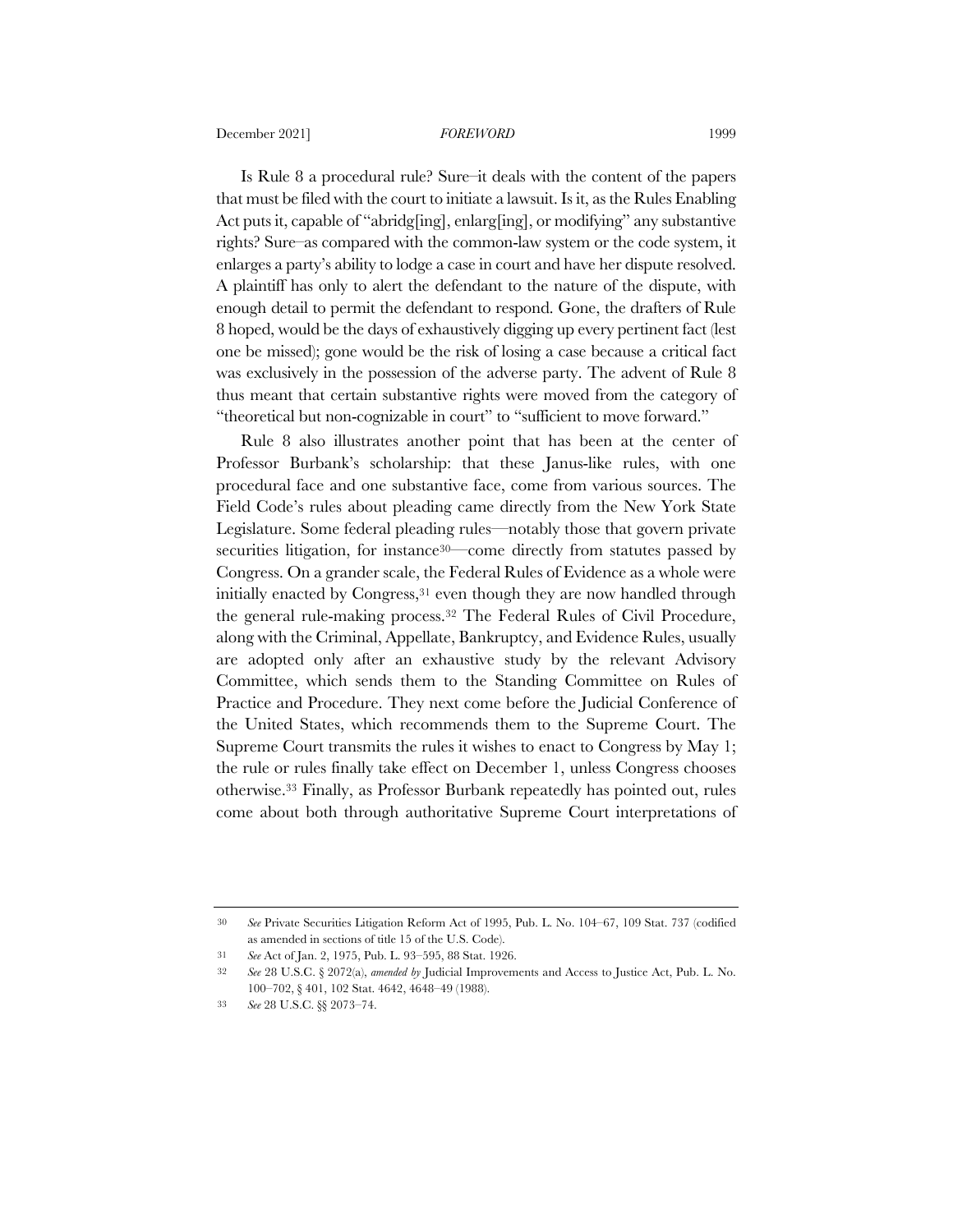existing rules or statutes and through direct creation of federal common law.34

Until Professor Burbank highlighted this last method, it was flying below the radar. Yet it is quite important, both if one is interested in influencing rule development, and if one is concerned about separation of powers at the federal level. Only Congress has the authority to legislate substantive rules, and it must stay within the confines of its Article I powers. Indeed, one of the Supreme Court's major points in the *Erie Railroad* decision was that the creation of general federal common law in diversity cases was a constitutionally doubtful enterprise.35 That suggests that, to the extent the Court is crafting rules, it needs to stay comfortably on the procedural side of our imaginary line separating substance from procedure.

Or at least that is what the books would tell you. What, then, was the Supreme Court doing when it decided *Bell Atlantic Corp. v. Twombly*<sup>36</sup> and *Ashcroft v. Iqbal*?37 Was it reining in an unduly expansive interpretation of Rule 8 that had been launched in *Conley v. Gibson*<sup>38</sup> and had run out of control? Or was it deliberately raising the bar for all plaintiffs in civil suits in federal court, therefore constricting the ability to enforce legal rights and, by so doing, diminishing those rights? A closer look at the Court's rationale suggests the answer to that question.

*Twombly*, recall, was a case arising under section 1 of the Sherman Act, which requires an agreement between the defendants for liability.39 The plaintiffs alleged that the regional Bell operating companies (which had been split off from the old AT&T in an antitrust consent decree) had conspired to exclude upstart new companies from the market, and thereby perpetuate their monopoly (and at the same time evade the restrictions in the consent decree, which was known as the Modified Final Judgment).40 The district court thought that the plaintiffs had failed to indicate in their complaint that there was an illegal agreement; instead, all it saw was innocuous conscious parallelism.41 But what is a plaintiff to do, if it is trying to bring a case based

<sup>34</sup> *See, e.g.*, Stephen B. Burbank & Sean Farhang, *Litigation Reform: An Institutional Approach*, 162 U. PA. L. REV. 1543, 1603–14 (2014).

<sup>35</sup> *See* Erie R.R. Co. v. Tompkins, 304 U.S. 64, 78 (1938).

<sup>36</sup> 550 U.S. 554 (2007).

<sup>37</sup> 556 U.S. 662 (2009).

<sup>38</sup> 355 U.S. 41 (1957).

<sup>39</sup> 550 U.S. at 548; 15 U.S.C. § 1 (2018).

<sup>40</sup> *Twombly*, 550 U.S. at 549–51.

<sup>41</sup> *Id.* at 552.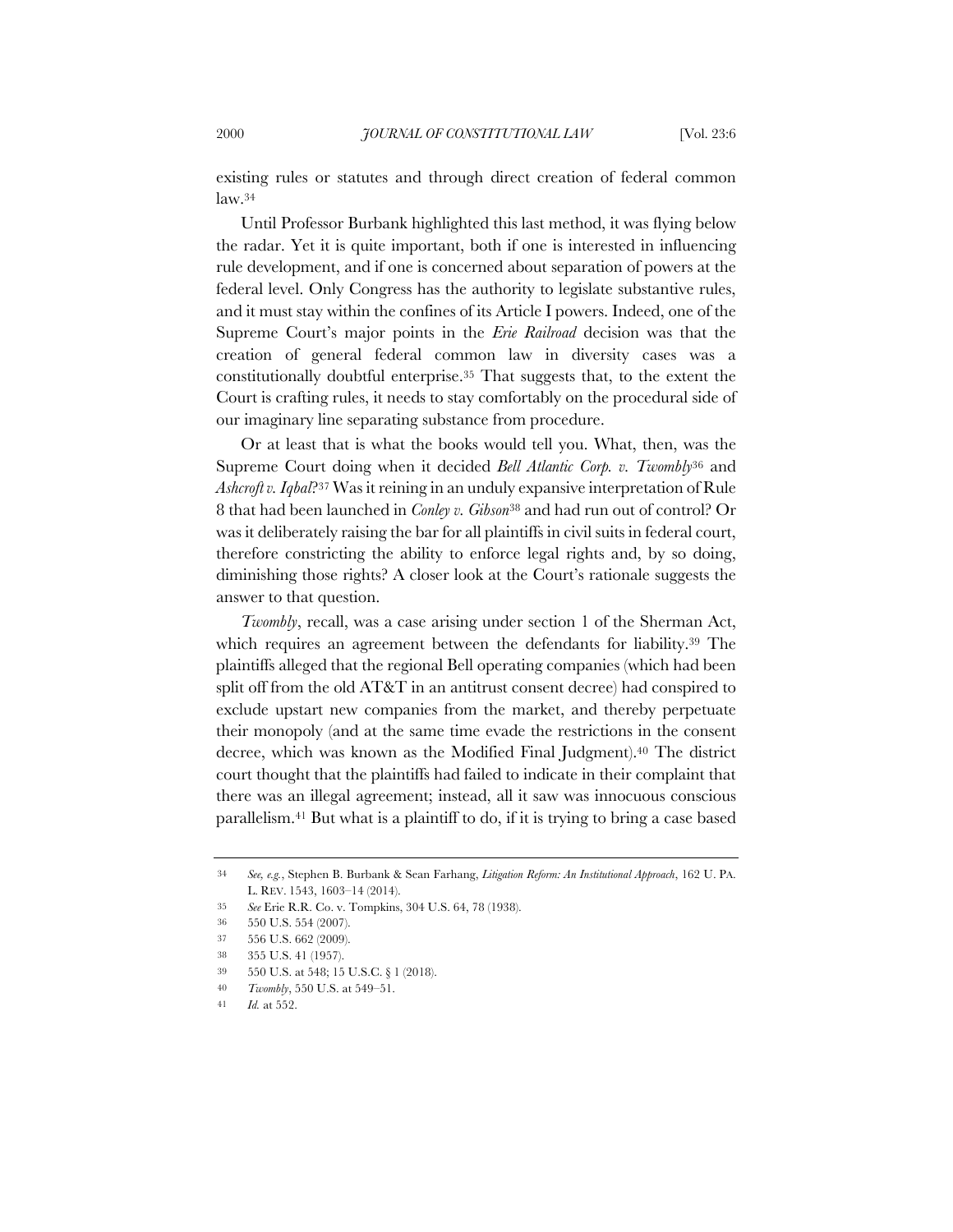on an illicit agreement? Antitrust is not the only area where this problem arises. The Supreme Court confronted a similar issue, though with a markedly different result, in *Leatherman v. Tarrant County Narcotics Intelligence and Coordination Unit*.42 There the Court had to decide whether there was some heightened pleading standard for civil rights cases brought against municipalities.<sup>43</sup> It answered with a resounding "no."<sup>44</sup> "[I]t is impossible," Chief Justice Rehnquist wrote for a unanimous Court, "to square the 'heightened pleading standard' applied by the Fifth Circuit in this case with the liberal system of 'notice pleading' set up by the Federal Rules."45 Additional detail may be demanded only if the case falls within the ambit of Federal Rule of Civil Procedure 9(b), and even Rule 9(b) permits general allegations about malice, intent, knowledge, and state of mind.46

In *Twombly*, the Court paid little heed to the distinction between the standards of Rule 8 and Rule 9(b). Instead, it adopted a brand-new standard for federal court complaints. In language that has made me want, more than once, to tear my hair out, the Court gave us the classic "on the one hand, on the other hand" set of instructions. On the one hand, "detailed factual allegations" are not necessary, the complaint must only give the defendant "fair notice" of what the case is about, and the plaintiff is not required to show that success is probable.<sup>47</sup> But on the other hand, "more than labels and conclusions" is necessary, and "a formulaic recitation of the elements of a cause of action" will not do.48 In some unspecified way, "[f]actual allegations must be enough to raise a right to relief above the speculative level."49 The Court's key word was "plausible," as opposed to probable (too much) or possible (too little). And, as we all know, the Court doubled down on this standard in *Iqbal*, making it clear that the *Twombly* understanding of Rule 8 was, as is typical for Federal Rules, transsubstantive.50

To a lower court judge, it is exceedingly difficult to take a plausibility standard at face value. For one thing, when a judge is asked to decide

<sup>42</sup> 507 U.S. 163 (1993).

<sup>43</sup> *Id.* at 164.

<sup>44</sup> *Id.*

<sup>45</sup> *Id.* at 168.

<sup>46</sup> *See id.*; FED. R. CIV. P. 9(b) ("Malice, intent, knowledge, and other conditions of a person's mind may be alleged generally.").

<sup>47</sup> 550 U.S. at 555–56.

<sup>48</sup> *Id.* at 555.

<sup>49</sup> *Id.*

<sup>50</sup> *Iqbal*, 556 U.S. at 678–80.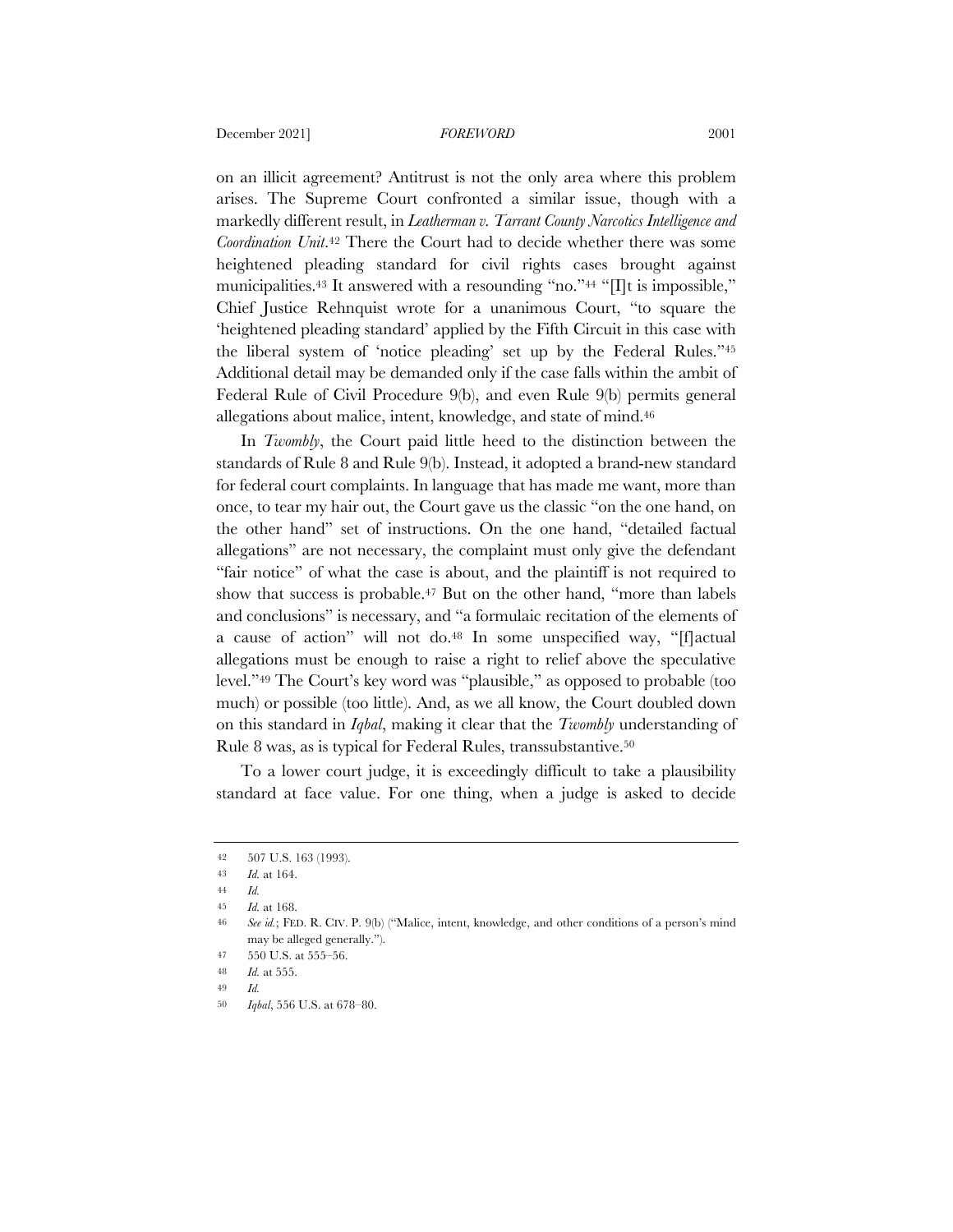whether a complaint fails to state a claim upon which relief can be granted,<sup>51</sup> the judge must accept the factual account set out in the complaint (including inferences that fairly can be drawn) and eschew anything smacking of a credibility determination. Yet what does the word "plausible" mean? According to the Cambridge Dictionary, it means "seeming likely to be true, or able to be believed."52 Merriam-Webster offers this as the third definition of the word: "appearing worthy of belief."53 It would be a serious matter indeed if the Rules of Civil Procedure are now asking judges to pass on the believability of complaints, in the face of the Seventh Amendment's preservation of the right to trial by jury and the ironclad rule that credibility questions are for the jury. So our hapless district court judges have had to set aside one of the most obvious meanings of the word "plausible" and search for something else.

In a couple of opinions, I have made a stab at making sense of all this. I began with the interesting fact that the Supreme Court itself, just two weeks after it handed down *Twombly*, issued a *per curiam* decision *in a pleading case*: *Erickson v. Pardus*.54 *Erickson* (which the Court has reaffirmed several times) held that under Rule 8 "[s]pecific facts are not necessary; the statement need only 'give the defendant fair notice of what the . . . claim is and the grounds upon which it rests.'"55 I took the Court at its word: whatever else *Twombly* had done, it did not displace the philosophy of notice pleading. My first effort at synthesizing the new regime occurred in a case called *Airborne Beepers & Video, Inc. v. AT&T Mobility LLC*.56 That opinion summarized the state of play as follows: "Taking *Erickson* and *Twombly* together, we understand the Court to be saying only that at some point the factual detail in a complaint may be so sketchy that the complaint does not provide the type of notice of the claim to which the defendant is entitled under Rule 8."57 Admittedly, that statement does not explain why the clear allegations of collusion in *Twombly* did not suffice. But the problem in *Twombly* was one familiar to antitrust lawyers: if one describes only behavior that firms would adopt individually,

<sup>51</sup> *See* FED. R. CIV. P. 12(b)(6).

<sup>52</sup> *See Plausible*, CAMBRIDGE DICTIONARY, https://dictionary.cambridge.org/us/dictionary/ english/plausible [https://perma.cc/KF8G-4XXD].

<sup>53</sup> *See Plausible*, MERRIAM-WEBSTER DICTIONARY, https://www.merriam-webster.com/ dictionary/plausible [https://perma.cc/XC4S-RFXS].

<sup>54</sup> 551 U.S. 89 (2007).

<sup>55</sup> *Id.* at 93 (quoting Twombly, 550 U.S. at 555).

<sup>56</sup> 499 F.3d 663 (7th Cir. 2007).

<sup>57</sup> *Id.* at 667.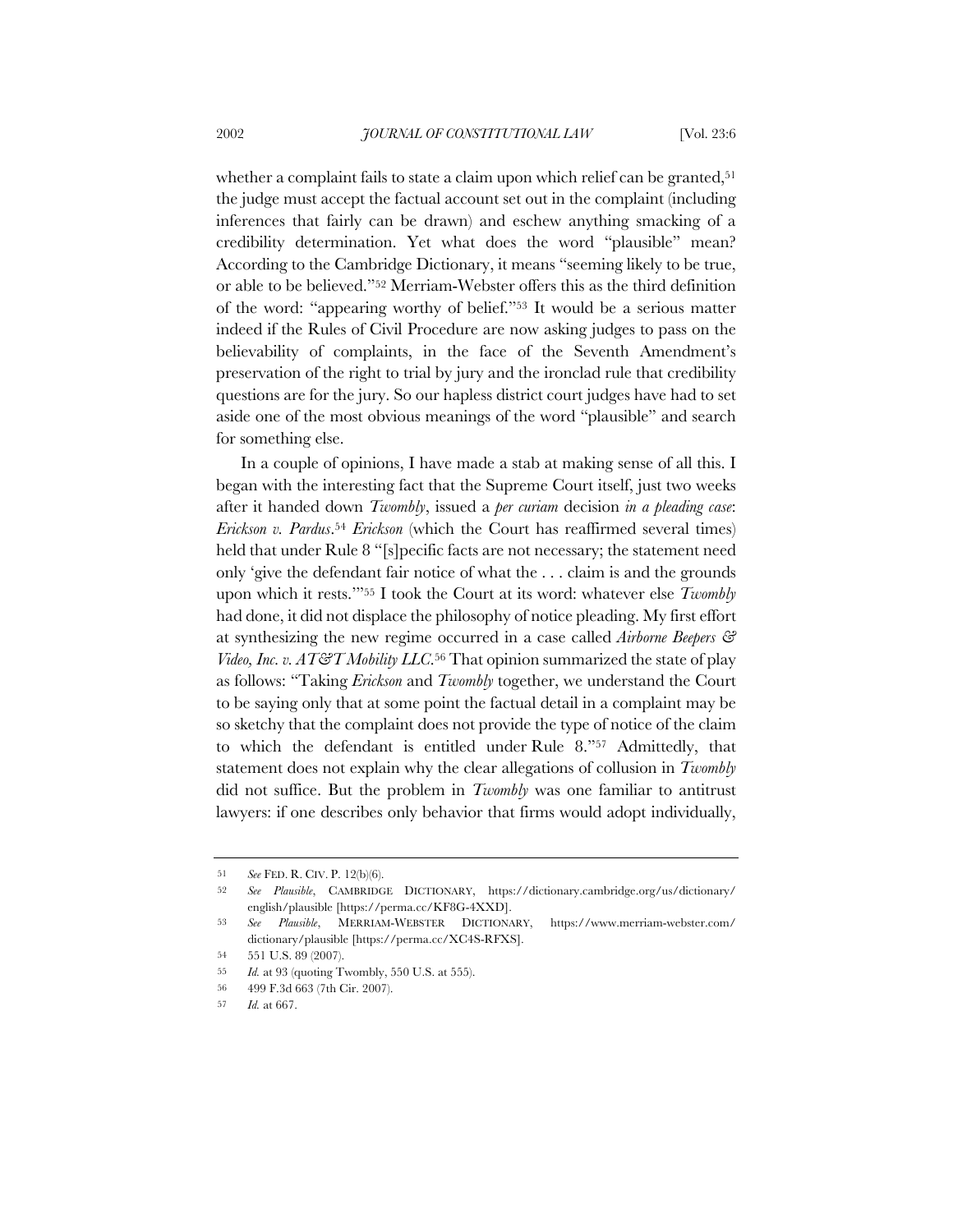where is the agreement? Showing why agreement was one valid way to look at the facts, rather than simple conscious parallelism or less, was necessary to give the defendants some notice of what they had done wrong.

The Seventh Circuit returned to this problem in a case that came before our "University of Chicago" panel: Richard A. Posner, Frank H. Easterbrook, and me. The case was *Swanson v. Citibank, N.A.*<sup>58</sup> It was a suit brought by a pro se plaintiff who believed that she had been the victim of racial discrimination in the extension of credit—specifically, a home equity loan.59 The district court had dismissed it, citing *Twombly* and *Iqbal*, and so the question before the court of appeals was whether she had managed to allege enough to move forward.60 Then-Chief Judge Easterbrook and I thought that she had done so; Judge Posner disagreed with us. Swanson had given the details of the loan she wanted, to whom she spoke at the bank, what the person said to her, the bank's preliminary approval of the loan, and then the bank's denial of the loan after an appraiser valued her home far below what she thought it was worth.61 She had even gone out and commissioned an independent appraisal, to support the allegation that she was qualified for the loan.62

The majority began with the now-famous idea that, no more than Congress, the Supreme Court does not hide elephants in mouseholes—in other words, that it "was not engaged in a *sub rosa* campaign to reinstate the old fact-pleading system called for by the Field Code or even more modern codes."63 Instead, we thought, the Court was calling for more "careful attention" to

several key questions: what, exactly, does it take to give the opposing party "fair notice"; how much detail realistically can be given, and should be given, about the nature and basis or grounds of the claim; and in what way is the pleader expected to signal the type of litigation that is being put before the court?64

It was in this light, we said, that the Court's insistence on plausibility had to be understood:

<sup>58</sup> 614 F.3d 400 (7th Cir. 2010).

<sup>59</sup> *Id.* at 402.

<sup>60</sup> *Id.* at 403.

<sup>61</sup> *Id.* at 403, 405.

<sup>62</sup> *Id.* at 403.

<sup>63</sup> *Id.* at 404.

<sup>64</sup> *Id.*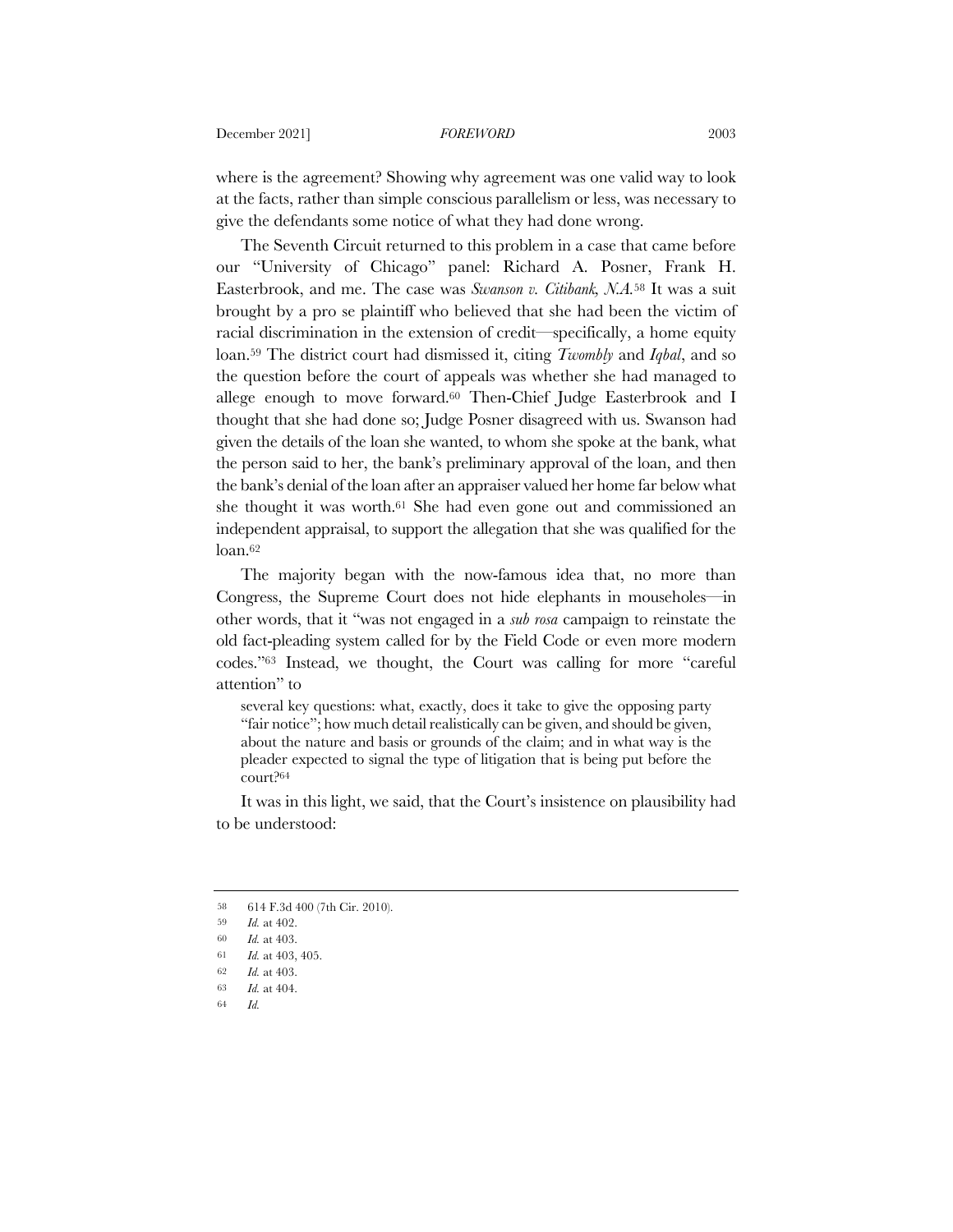"Plausibility" in this context does not imply that the district court should decide whose version to believe, or which version is more likely than not. Indeed, the Court expressly distanced itself from the latter approach in *Iqbal,*  [confirming that] "the plausibility standard is not akin to a probability requirement." As we understand it, the Court is saying instead that the plaintiff must give enough details about the subject-matter of the case to present a story that holds together. In other words, the court will ask itself *could* these things have happened, not *did* they happen. For cases governed only by Rule 8, it is not necessary to stack up inferences side by side and allow the case to go forward only if the plaintiff's inferences seem more compelling than the opposing inferences.<sup>65</sup>

Judge Posner, as I noted, did not see it that way. Perhaps influenced by our then-recent experience in *Tellabs,* where competing inferences must be stacked up, or perhaps simply understanding *Twombly* and *Iqbal* to call for tighter screening, he would have affirmed the decision of the district court.66

There is much that one can say about the impact that *Twombly* and *Iqbal* have had. In one way, it would be hard to overstate. Westlaw tells us that *Twombly* has been cited 558,436 times, and *Iqbal* is not far behind, with 447,008 citations. But I'll leave you with just one observation: there can be no doubt that the Supreme Court took these steps in order to restrict access to the courts. It frankly admitted that it hoped to make it more difficult for cases to move beyond the pleading stage, because the costs of litigation, and especially discovery, were swirling beyond control. Listen to what it said:

We alluded to the practical significance of the Rule 8 entitlement requirement in *Dura Pharmaceuticals, Inc. v. Broudo*,67 when we explained that something beyond the mere possibility of loss causation must be alleged, lest a plaintiff with "a largely groundless claim" be allowed to "take up the time of a number of other people, with the right to do so representing an *in terrorem* increment of the settlement value." . . . Thus, it is one thing to be cautious before dismissing an antitrust complaint in advance of discovery, . . . but quite another to forget that proceeding to antitrust discovery can be expensive . . . . And it is self-evident that the problem of discovery abuse cannot be solved by "careful scrutiny of evidence at the summary judgment stage," much less "lucid instructions to juries"; the threat of discovery expense will push cost-conscious defendants to settle even anemic cases before reaching those proceedings.<sup>68</sup>

<sup>65</sup> *Id.* The opinion went on to point out that the Supreme Court did endorse a comparison of inferences for cases brought under the Private Securities Litigation Reform Act of 1995 in the case of *Tellabs, Inc. v. Makor Issues & Rights, Ltd.*, 551 U.S. 308, 323–24 (2007). *Id.*

<sup>66</sup> *Id.* at 407 (Posner, J., dissenting).

<sup>67</sup> 544 U.S. 336 (2005).

<sup>68</sup> 550 U.S. at 557–59 (citations omitted).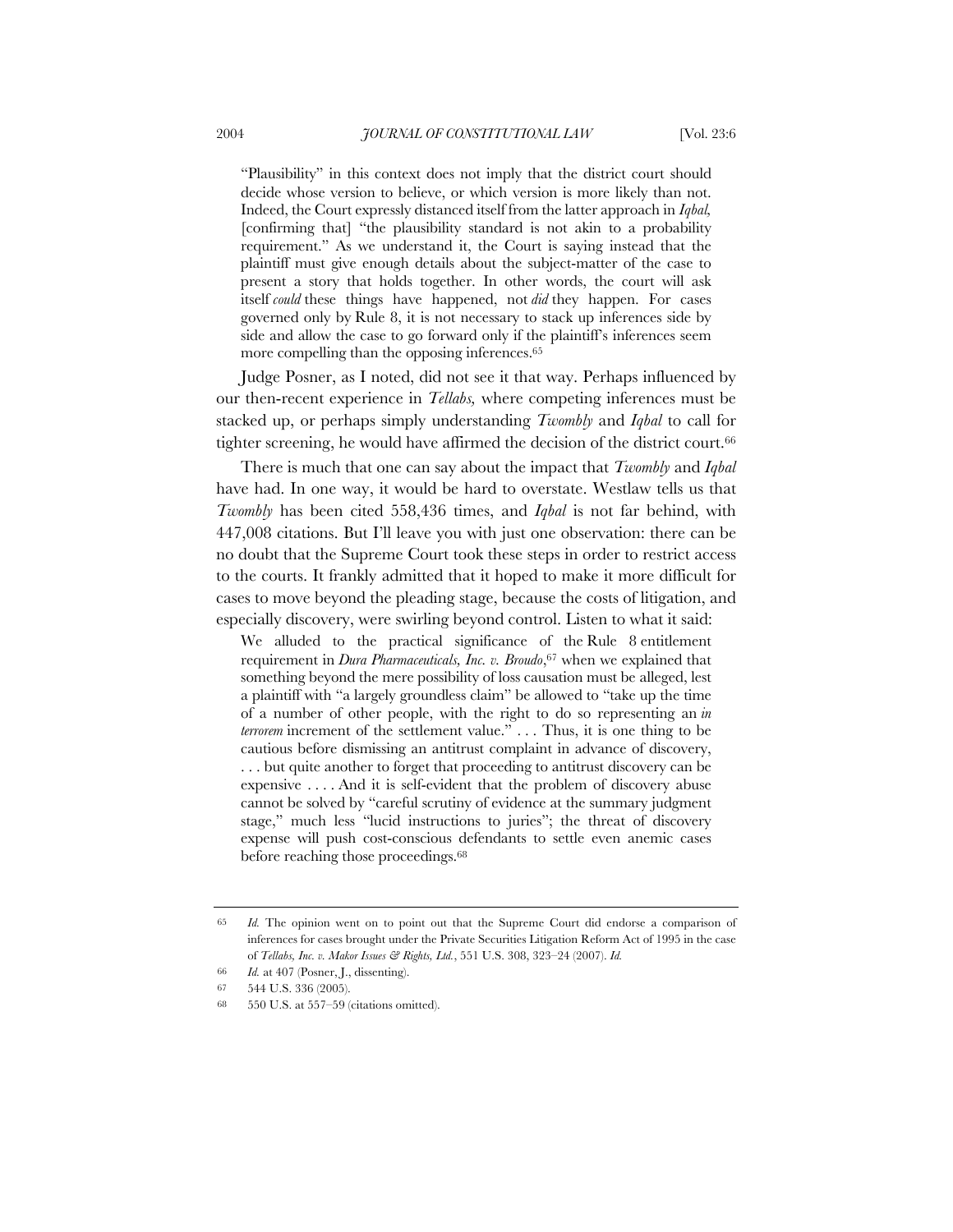December 2021] *FOREWORD* 2005

If this is not a substantive agenda, it is hard to know what would be. An "anemic" case—whatever that means (20% chance of success? 35% chance? 5% chance?)—or a "largely" groundless claim, may have some merit. But if conclusive proof of that merit is hidden deep in the defendant's files, the plaintiff is out of luck. In the *Twombly* and *Iqbal* decisions, the Court straightforwardly redefined what it means to set forth a "short, plain statement" of a claim "*showing*" that the pleader is entitled to relief.

If pleading were the only area that posed these challenges, perhaps we could live with it. But other examples are easy to gather. Another example which, if possible, raises even more difficult issues than those we saw with Rule 8, comes from the field of class actions. I am speaking here exclusively of the class action regime that began with the 1966 amendments to Rule 23, about which Professor Burbank (once again) has written extensively.69 The structure of the rule is familiar: it allows a self-nominated representative to bring a collective action in federal court if that volunteer can satisfy the prerequisites set out in Rule 23(a) and is bringing an action that falls within one of the three categories of Rule 23(b). (I set to one side here the possibility of defendant classes, or defendant joinder, which pose somewhat different problems.) The Rule 23 class action is not, of course, the only type of aggregate litigation possible. Several other options exist, depending on how broadly one wishes to define "aggregate litigation": (1) joinder of each individual party under Rule  $20(a)(1)$ ; (2) having an organization<sup>70</sup> such as one's labor union,71 or the Sierra Club,72 or the League of Women Voters,73 or the Washington State Apple Advertising Commission,74 sue on behalf of its members (think of these as pre-formed classes); or (3) opt-in collective

<sup>69</sup> *See, e.g.*, Stephen B. Burbank, *The Class Action Fairness Act of 2005 in Historical Context: A Preliminary View*, 156 U. PA. L. REV. 1439 (2008); Stephen B. Burbank & Sean Farhang, *Class Actions and the Counterrevolution Against Federal Litigation*, 165 U. PA. L. REV. 1495 (2017); Stephen B. Burbank & Tobias Barrington Wolff, *Class Actions, Statutes of Limitations and Repose, and Federal Common Law*, 167 U. PA. L. REV. 1 (2018).

<sup>70</sup> Standing to sue is often an issue in these cases. *See generally* Ryan Baasch, *Reorganizing Organizational Standing*, 103 VA. L. REV. ONLINE 18 (2017). But, as the Supreme Court confirmed in *Hunt v. Washington State Apple Advertising Commission*, an association will have standing to sue on behalf of its members if the members themselves have suffered the type of immediate injury that supports standing. 432 U.S. 333, 342 (1977).

<sup>71</sup> *See, e.g.*, United Food & Com. Workers Union Loc. 751 v. Brown Grp., Inc., 517 U.S. 544, 555–57 (1996) (union suit against employer for violation of Worker Adjustment and Retraining Notification Act, 29 U.S.C. § 2102(a)).

<sup>72</sup> *See* Sierra Club v. Trump, 963 F.3d 874, 883–84 (9th Cir. 2020).

<sup>73</sup> *See* League of Women Voters of Ohio v. Brunner, 548 F.3d 463, 466–67 (6th Cir. 2008).

<sup>74</sup> *See* Hunt, 432 U.S. at 342.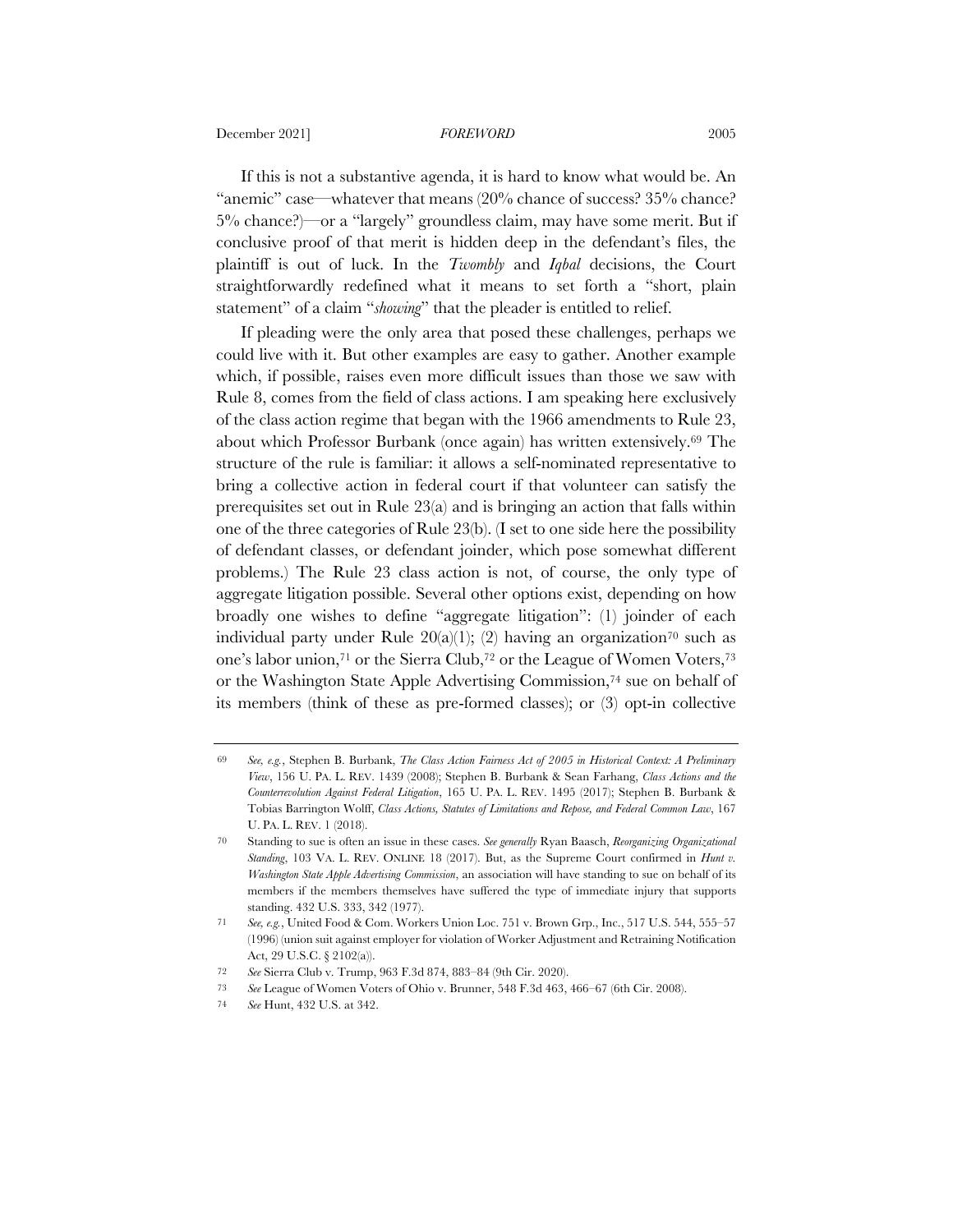actions such as the one made available in the Fair Labor Standards Act.75 Rule 23 class actions hold the promise of enabling people with common claims, based on common facts, to pool their resources and vindicate their rights.

Rule 23(b) recognizes three different types of class actions: those involving limited funds or indivisible obligations (the (b)(1) action); those involving injunctive relief that will benefit all members of the class (the  $(b)(2)$  action); and those involving nothing more than a question of law or fact that predominates over any individual issues and for which the class mechanism offers a superior method of adjudication (the (b)(3) action). My focus is on the (b)(3) action, not because there is nothing interesting to say about the other two, but because it best illustrates the slippery nature of the distinction between substance and procedure. The question is simple: how should one characterize a mechanism that transforms one person's claim for \$50 (maybe an overcharge on a rental car contract) into a million such claims, adding up to \$50,000,000 and cognizable in federal court under the Class Action Fairness Act? These are classic "negative value" claims, standing alone: it costs \$402 today just to file a civil action in a federal district court.<sup>76</sup> A vanishingly small number of people will be so determined to pursue litigation that they will start out in the hole and just dig deeper. So our rental car company has little to nothing to fear from any individual. It is the class action device that transforms this matter from a nothing into potentially huge liability.

The Supreme Court has taken a formalistic approach to these matters in the related area of class arbitration waivers. Hoping to avoid the nightmare ballooning of potential liability I just sketched out, companies sometimes slip into the fine print language indicating that the consumer agrees that all claims will be submitted to arbitration and that she waives the right to seek class arbitration. Just such a provision was inserted into the contract at issue in *AT&T Mobility LLC v. Concepcion*, which the Supreme Court decided in 2011.77 That case involved the compatibility of a California law that permitted classaction waivers to be branded unconscionable and unenforceable in consumer contracts of adhesion with the Federal Arbitration Act.78 The California

<sup>75</sup> *See* 29 U.S.C. § 216; *see also* Tyson Foods, Inc. v. Bouaphakeo, 136 S. Ct. 1036 (2016).

<sup>76</sup> *See, e.g.*, *Fee Schedule*, S. DIST. OF ILL., https://www.ilsd.uscourts.gov/AttyFeeSchedule.aspx [https://perma.cc/3SHE-Y9XT].

<sup>77</sup> 563 U.S. 333 (2011).

<sup>78</sup> *Id.* at 336.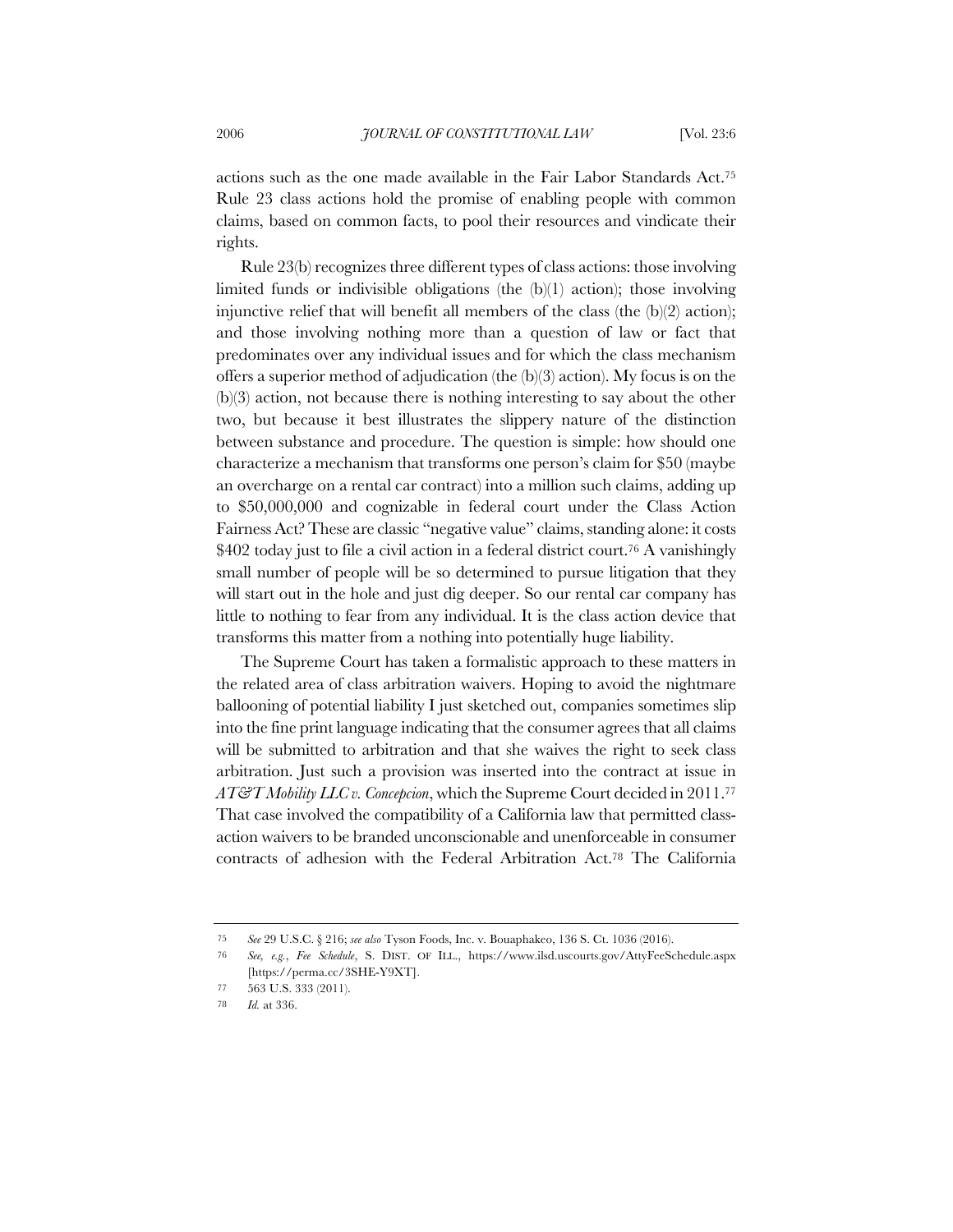Supreme Court expressly recognized that forcing people into individual litigation was tantamount to a substantive rule allowing consumer rip-offs:

[W]hen the waiver is found in a consumer contract of adhesion in a setting in which disputes between the contracting parties predictably involve small amounts of damages, and when it is alleged that the party with the superior bargaining power has carried out a scheme to deliberately cheat large numbers of consumers out of individually small sums of money, then . . . the waiver becomes in practice the exemption of the party "from responsibility for [its] own fraud, or willful injury to the person or property of another." Under these circumstances, such waivers are unconscionable under California law and should not be enforced.79

The U.S. Supreme Court was not bothered by that possibility. Interestingly, it did not deny that such "small-dollar claims . . . might . . . slip through" the cracks in the legal system.80 That's just the way the cookie crumbles. (For what it was worth, the Court added that the particular arbitration system AT&T Mobility offered did seem to the Court to be userfriendly.81)

The Court returned to this topic in *American Express Co. v. Italian Colors Restaurant*.82 It drew an interesting line between provisions in an arbitration agreement that effectively barred the *right to pursue* a statutory remedy—things such as punitively high filing and administrative fees—and the expense of *pursuing* relief, which it brushed aside.<sup>83</sup> No matter that in the latter category one might find the expense of hiring expert witnesses, or the expense of pursuing discovery of electronically stored information, or the expense of pulling together a properly supported summary judgment motion. The Court saw no difference between requiring a single litigant to bear those costs and permitting a group to share them.

There is no reason to believe that this line of analysis would be any different for a Rule 23 class action than it was for class arbitration. At least when it comes to certifying classes for litigation, rather than for settlement, the Supreme Court has tightened the screws on Rule 23. It has called for more pre-certification discovery and work and stressed, quoting the late Professor Richard Nagareda, that "[w]hat matters to class certification . . . is not the raising of common questions . . . but, rather, the capacity of a class-

<sup>79</sup> *Id.* at 340 (quoting Discover Bank v. Superior Ct., 113 P.3d 1100, 1110 (Cal. 2005)).

<sup>80</sup> *Id.* at 351.

<sup>81</sup> *Id.* at 351–52.

<sup>82</sup> 570 U.S. 228 (2013).

<sup>83</sup> *Id.* at 236.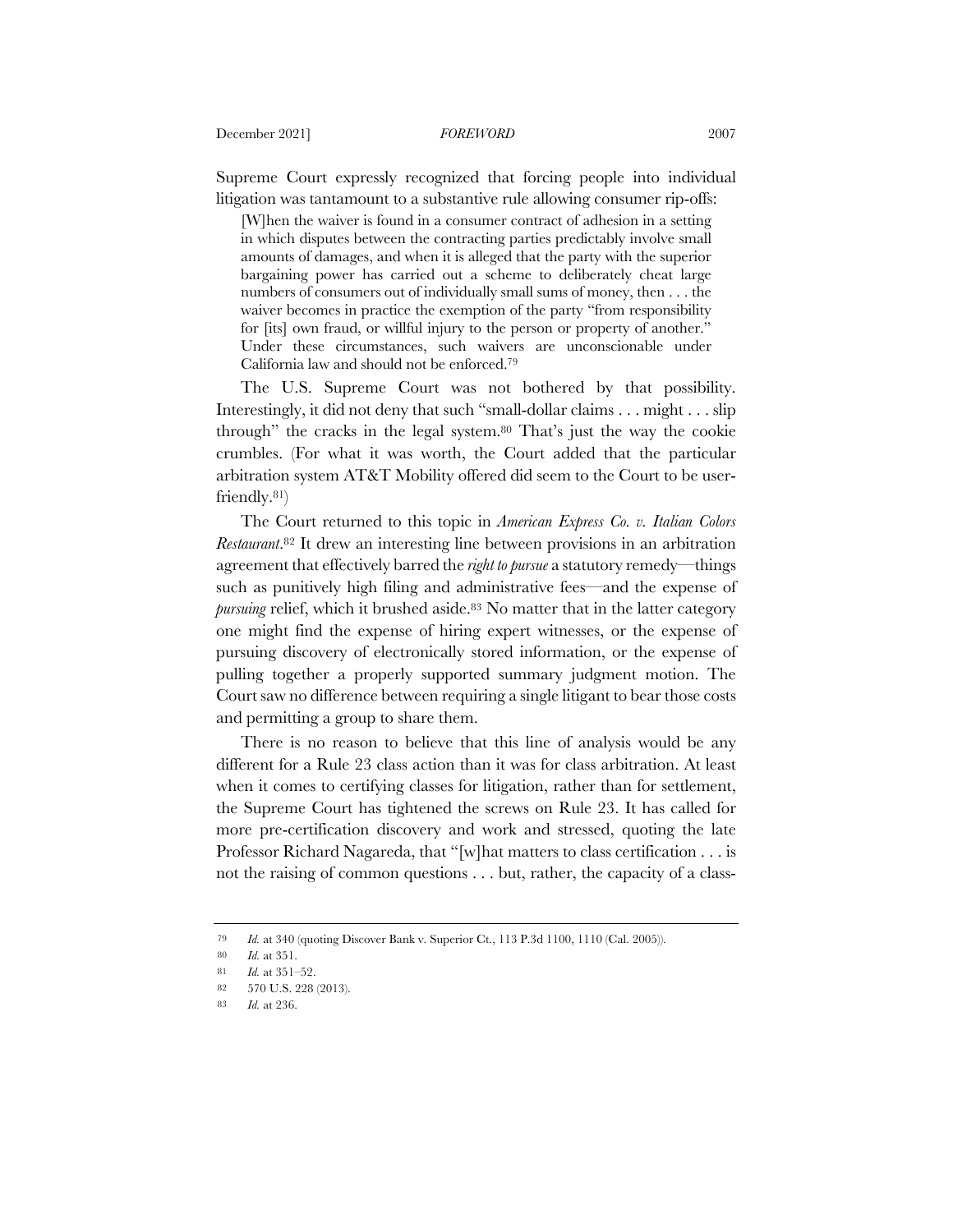wide proceeding to generate common *answers* apt to drive the resolution of the litigation."84 Class actions, the Court cautions, must be viewed as "an exception to the usual rule that litigation is conducted by and on behalf of the individual named parties only."85

Perhaps you think that class actions are an essential part of our procedural toolbox, or perhaps you are a skeptic. Maybe you like settlement classes that buy the defendant "global peace," but you aren't so sure about litigation classes. Maybe you are attracted to other forms of aggregate litigation, in the interest of efficiency, or consistency of result, or access to courts. Wherever you stand on these issues, it is hard to argue that you are weighing only a "housekeeping" matter of procedure. This is as substantive as a statute of limitations that cuts off a potentially meritorious lawsuit, or a decision about capacity to sue, or an entitlement to attorney's fees or costshifting. That is the message that Professor Burbank has driven home, in article after article, and he makes a powerful case for his position.

Whether or not you agree with him, there are important institutional consequences. Either way, you must ask who should be crafting these rules: Congress? The Supreme Court through the Rules Enabling Act? The Supreme Court in the guise of interpreting statutes or rules? You would not expect the Supreme Court to issue a new statute of limitations that replaced an earlier one enacted by Congress or a state legislature, although in the absence of any governing statute, the Court has sometimes used its commonlaw powers to announce that the federal courts will borrow the limitations period from an analogous state statute.<sup>86</sup> You would not expect the Supreme Court to insert an amount-in-controversy requirement conditioning relief under a federal or state statute to damages in excess of a certain floor. Would you be willing to allow the Court to abrogate the American Rule for attorney's fees—under which the default is that each side bears its own fees and switch to European-style fee-shifting? I doubt it; that too would be a change in our "procedural" system that easily could be said to "abridge, enlarge, or modify" substantive rights.

<sup>84</sup> Wal-Mart Stores, Inc. v. Dukes, 564 U.S. 338, 350 (2011) (quoting Richard A. Nagareda, *Class Certification in the Age of Adequate Proof*, 84 N.Y.U. L. REV. 97, 132 (2009)).

<sup>85</sup> Comcast Corp. v. Behrend, 569 U.S. 27, 33 (2013); Dukes, 564 U.S. at 348.

<sup>86</sup> *See e.g.*, Wilson v. Garcia, 471 U.S. 261, 280 (1985); *see also* Jones v. R.R. Donnelly & Sons Co., 541 U.S. 369, 377–78 (2004) (noting the Court's prior practice of adopting local time limitations "as federal law if it [was] not inconsistent with federal law or policy to do so").